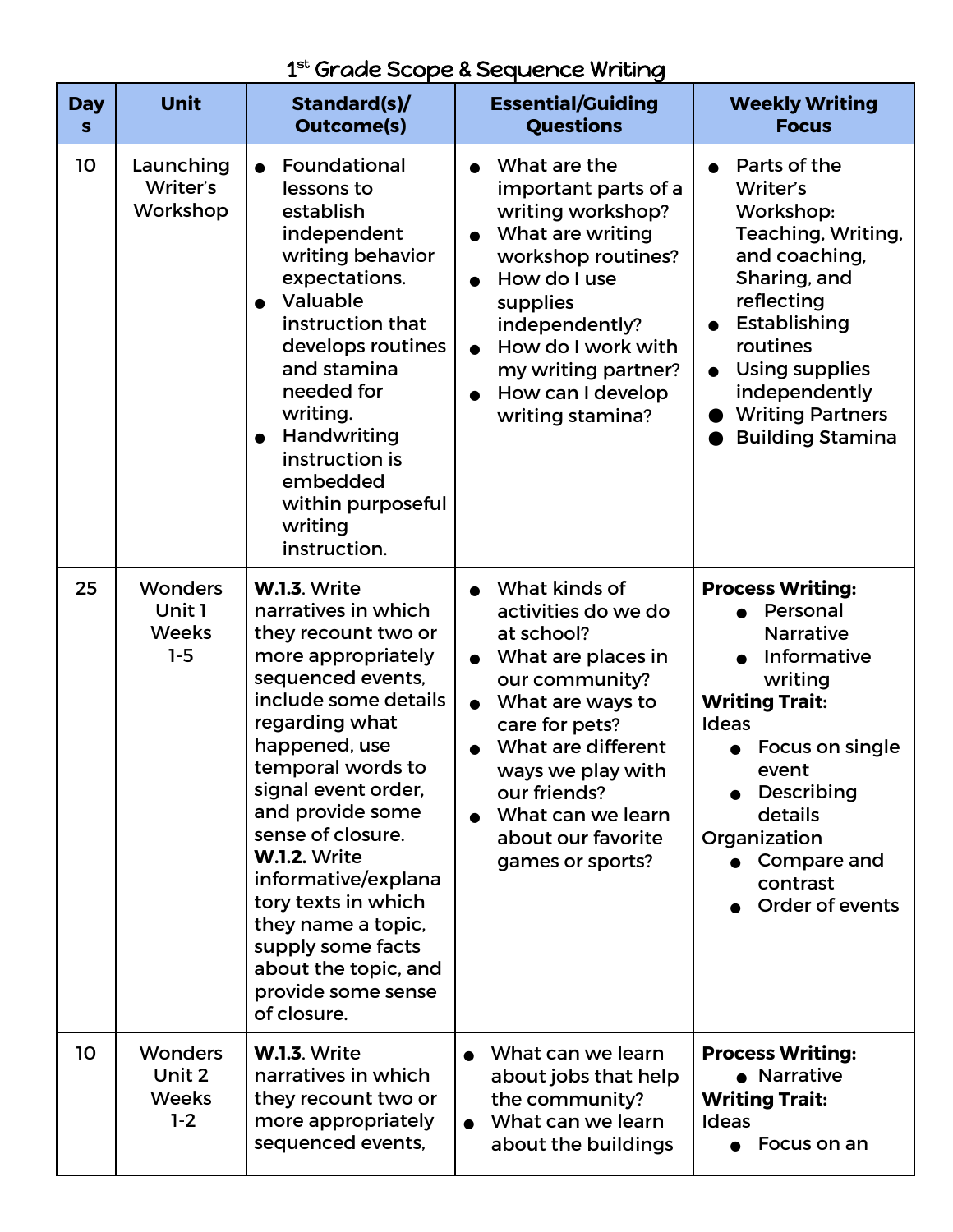|    |                                                   | include some details<br>regarding what<br>happened, use<br>temporal words to<br>signal event order,<br>and provide some<br>sense of closure.                                                                                                                                                                                                                                                                                       | in our community?<br>What are they made<br>of?                                                                                                                                                                                                 | idea<br>Organization<br>Beginning,<br>middle, and end                                                                                                                                                                                                                                                                       |
|----|---------------------------------------------------|------------------------------------------------------------------------------------------------------------------------------------------------------------------------------------------------------------------------------------------------------------------------------------------------------------------------------------------------------------------------------------------------------------------------------------|------------------------------------------------------------------------------------------------------------------------------------------------------------------------------------------------------------------------------------------------|-----------------------------------------------------------------------------------------------------------------------------------------------------------------------------------------------------------------------------------------------------------------------------------------------------------------------------|
| 20 | <b>Wonders</b><br>Unit 2<br><b>Weeks</b><br>$3-5$ | <b>W.1.2. Write</b><br>informative/explana<br>tory texts in which<br>they name a topic,<br>supply some facts<br>about the topic, and<br>provide some sense<br>of closure.<br>W.1.3. Write<br>narratives in which<br>they recount two or<br>more appropriately<br>sequenced events,<br>include some details<br>regarding what<br>happened, use<br>temporal words to<br>signal event order,<br>and provide some<br>sense of closure. | What can we learn<br>about a habitat?<br>What kinds of<br>creatures live there?<br>How can we<br>$\bullet$<br>make our classroom<br>a better place?<br>What can we learn<br>about maps?                                                        | <b>Process Writing:</b><br>Informative<br><b>Narrative</b><br><b>Writing Trait:</b><br><b>Ideas</b><br>• Main Idea<br>• Supporting<br>details<br>Organization<br>· Beginning,<br>middle and end                                                                                                                             |
| 25 | <b>Wonders</b><br>Unit 3<br><b>Weeks</b><br>$1-5$ | <b>W.I.I.</b> Write opinion<br>pieces in which they<br>introduce the topic<br>or name the book<br>they are writing<br>about, state an<br>opinion, supply a<br>reason for the<br>opinion, and provide<br>some sense of<br>closure.<br><b>W.1.3. Write</b><br>narratives in which<br>they recount two or<br>more appropriately<br>sequenced events,<br>include some details<br>regarding what<br>happened, use<br>temporal words to  | What are the<br>different ways to<br>measure time?<br>How do plants<br>change and grow?<br>What can we learn<br>about folktales?<br>How has our way of<br>life changed over<br>time?<br>Where does food<br>come from? How is<br>food produced? | <b>Process Writing:</b><br>$\bullet$ Poem<br>• Opinion<br><b>Narrative</b><br>Informative<br><b>Writing Trait:</b><br><b>Ideas</b><br><b>Give reasons for</b><br>an opinion<br><b>Word Choice</b><br>Sensory details<br>Using specific<br>words<br>Using strong<br>verbs<br>Organization<br>• Main topic and<br>key details |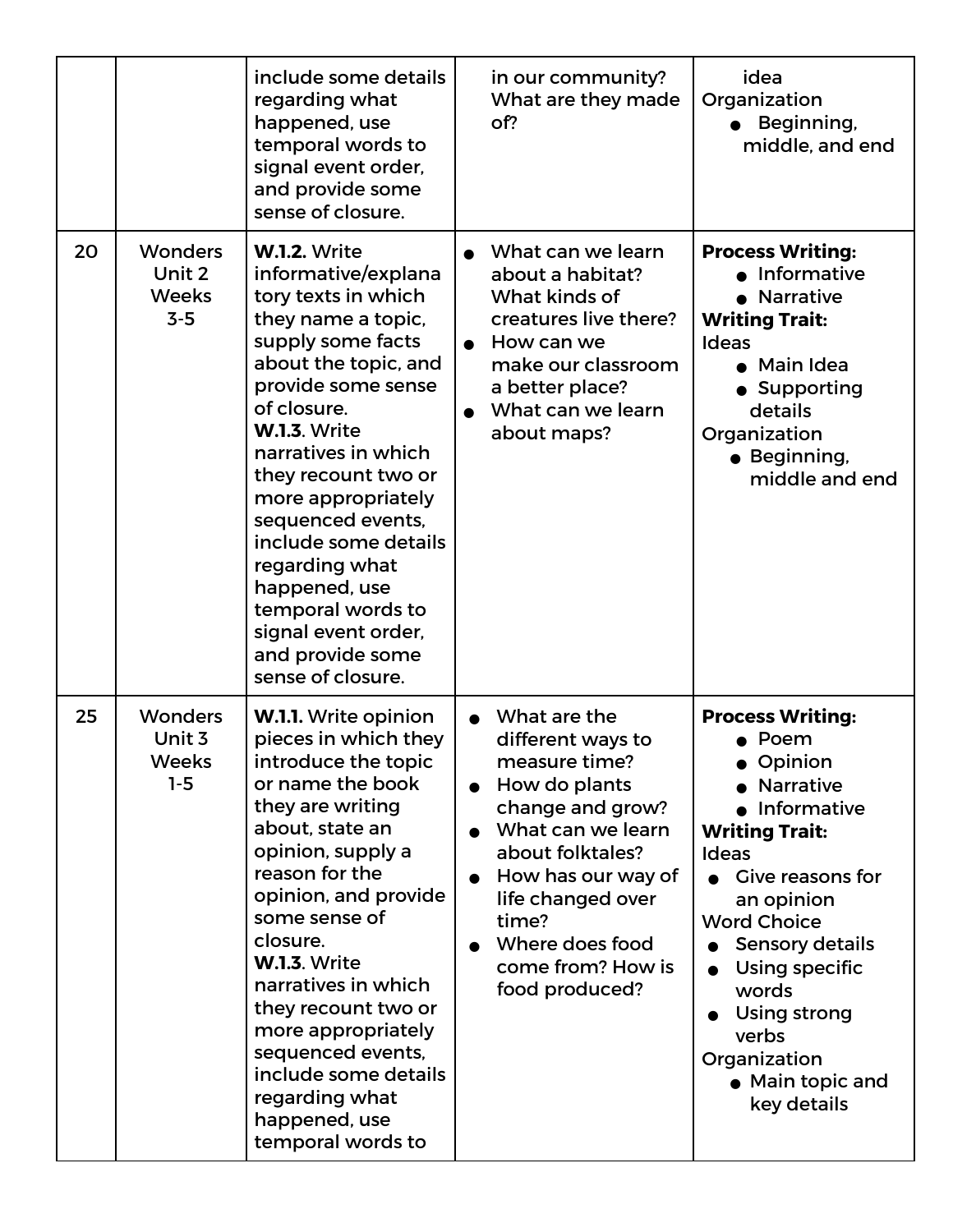|    |                                                     | signal event order,<br>and provide some<br>sense of closure.<br><b>W.1.2. Write</b><br>informative/explana<br>tory texts in which<br>they name a topic,<br>supply some facts<br>about the topic, and<br>provide some sense<br>of closure.                                                                                                                                                                                                                                                                                                                                                                                                                                      |                                                                                                                                                                                                                                    |                                                                                                                                                                                                                                                                                                                                    |
|----|-----------------------------------------------------|--------------------------------------------------------------------------------------------------------------------------------------------------------------------------------------------------------------------------------------------------------------------------------------------------------------------------------------------------------------------------------------------------------------------------------------------------------------------------------------------------------------------------------------------------------------------------------------------------------------------------------------------------------------------------------|------------------------------------------------------------------------------------------------------------------------------------------------------------------------------------------------------------------------------------|------------------------------------------------------------------------------------------------------------------------------------------------------------------------------------------------------------------------------------------------------------------------------------------------------------------------------------|
| 25 | <b>Wonders</b><br>Unit 4<br><b>Weeks</b><br>$1-5$   | <b>W.1.3. Write</b><br>narratives in which<br>they recount two or<br>more appropriately<br>sequenced events,<br>include some details<br>regarding what<br>happened, use<br>temporal words to<br>signal event order,<br>and provide some<br>sense of closure.<br><b>W.1.2. Write</b><br>informative/explana<br>tory texts in which<br>they name a topic,<br>supply some facts<br>about the topic, and<br>provide some sense<br>of closure.<br><b>W.1.1.</b> Write opinion<br>pieces in which they<br>introduce the topic<br>or name the book<br>they are writing<br>about, state an<br>opinion, supply a<br>reason for the<br>opinion, and provide<br>some sense of<br>closure. | What can we learn<br>about animal<br>features?<br>How can animals<br>help one another?<br>How do animals<br>survive in their<br>habitats?<br>What can we learn<br>about insects?<br>How do people and<br>animals work<br>together? | <b>Process Writing:</b><br>• Narrative<br>Informative<br>• Opinion<br><b>Writing Trait:</b><br><b>Ideas</b><br><b>Give reasons for</b><br>an opinion<br><b>Word Choice</b><br><b>Figurative</b><br>language<br>Words that tell<br>order<br>Organization<br>• Introduce the<br>topic<br>$\bullet$ Write a<br>concluding<br>sentence |
| 20 | <b>Wonders</b><br>Unit 5<br><b>Weeks</b><br>$1 - 4$ | <b>W.1.2. Write</b><br>informative/explana<br>tory texts in which<br>they name a topic,<br>supply some facts                                                                                                                                                                                                                                                                                                                                                                                                                                                                                                                                                                   | How do we classify<br>and categorize<br>objects?<br>What can we see in<br>the sky?                                                                                                                                                 | <b>Process Writing:</b><br>Informative<br><b>Narrative</b><br>• Opinion<br><b>Writing Trait:</b>                                                                                                                                                                                                                                   |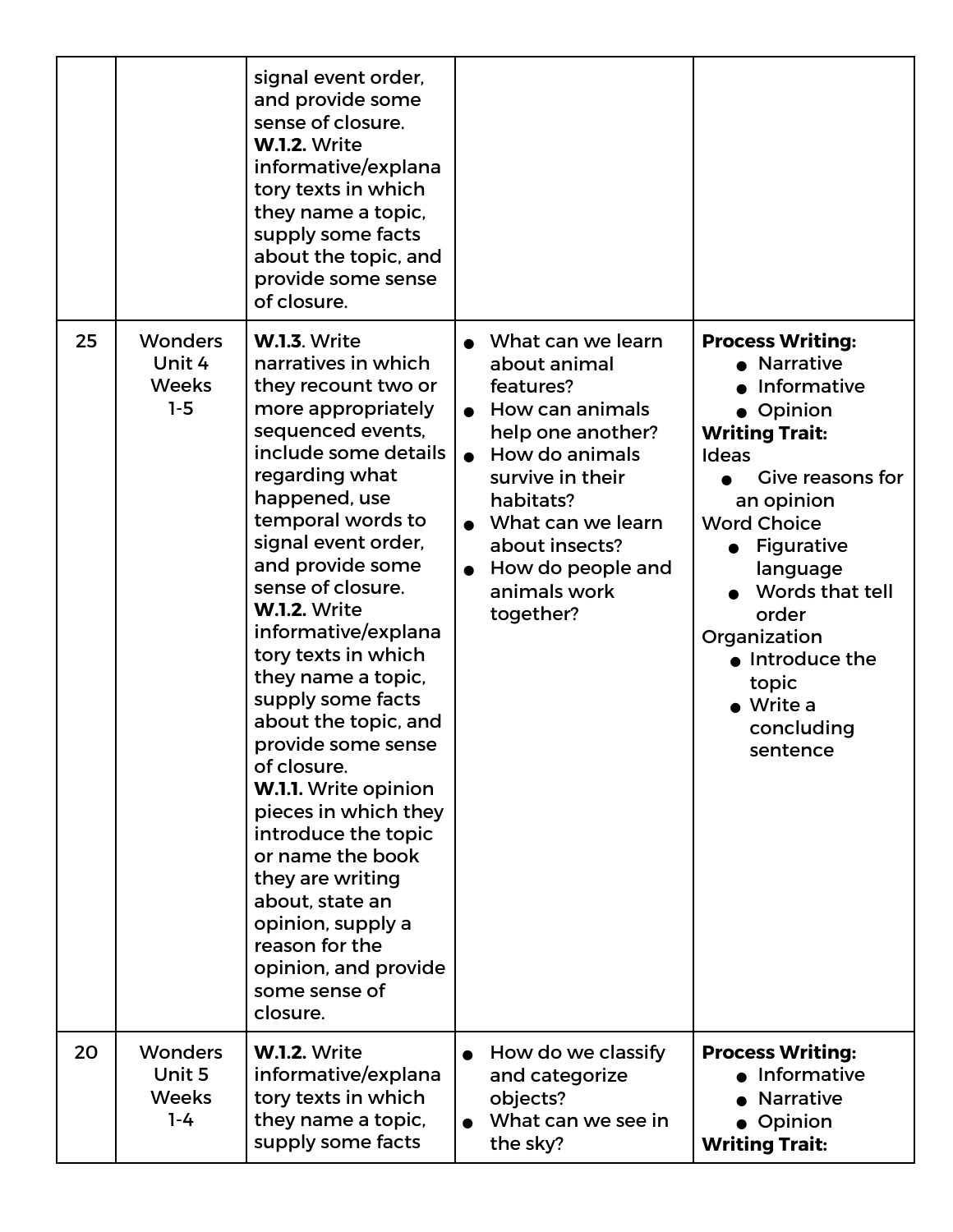|    |                                                     | about the topic, and<br>provide some sense<br>of closure.<br><b>W.1.3. Write</b><br>narratives in which<br>they recount two or<br>more appropriately<br>sequenced events,<br>include some details<br>regarding what<br>happened, use<br>temporal words to<br>signal event order,<br>and provide some<br>sense of closure.<br>W.1.1. Write opinion<br>pieces in which they<br>introduce the topic<br>or name the book<br>they are writing<br>about, state an<br>opinion, supply a<br>reason for the<br>opinion, and provide<br>some sense of<br>closure. | What can we learn<br>about an invention?<br>What can we learn<br>about the sounds we<br>hear, specifically on<br>the radio?                                                                                                                              | <b>Sentence Fluency</b><br>• Use complete<br>sentences<br><b>Word Choice</b><br>Describing<br>adjectives<br>Time order<br>words                                                                                                             |
|----|-----------------------------------------------------|---------------------------------------------------------------------------------------------------------------------------------------------------------------------------------------------------------------------------------------------------------------------------------------------------------------------------------------------------------------------------------------------------------------------------------------------------------------------------------------------------------------------------------------------------------|----------------------------------------------------------------------------------------------------------------------------------------------------------------------------------------------------------------------------------------------------------|---------------------------------------------------------------------------------------------------------------------------------------------------------------------------------------------------------------------------------------------|
| 5  | <b>Wonders</b><br>Unit 5<br>Week 5                  | <b>W.1.2. Write</b><br>informative/explana<br>tory texts in which<br>they name a topic,<br>supply some facts<br>about the topic, and<br>provide some sense<br>of closure                                                                                                                                                                                                                                                                                                                                                                                | How are things built?                                                                                                                                                                                                                                    | <b>Process Writing:</b><br>Informative<br>Organization<br>Steps in order                                                                                                                                                                    |
| 25 | <b>Wonders</b><br>Unit 6<br><b>Weeks</b><br>$1 - 5$ | <b>W.1.3. Write</b><br>narratives in which<br>they recount two or<br>more appropriately<br>sequenced events,<br>include some details<br>regarding what<br>happened, use<br>temporal words to<br>signal event order,<br>and provide some<br>sense of closure.<br><b>W.1.2. Write</b>                                                                                                                                                                                                                                                                     | How can people<br>work together to<br>make things better?<br>What are the<br>different parts of a<br>newspaper?<br>What can we learn<br>about tornadoes?<br>Why are traditions<br>important?<br>What can we learn<br>about national<br>holidays in other | <b>Process Writing:</b><br>• Narrative<br>• Informative<br><b>Writing Trait:</b><br><b>Ideas</b><br>Main idea and<br><b>Details</b><br><b>Sentence Fluency</b><br>• Varying<br>sentence length<br>Varying<br>sentence types<br><b>Voice</b> |